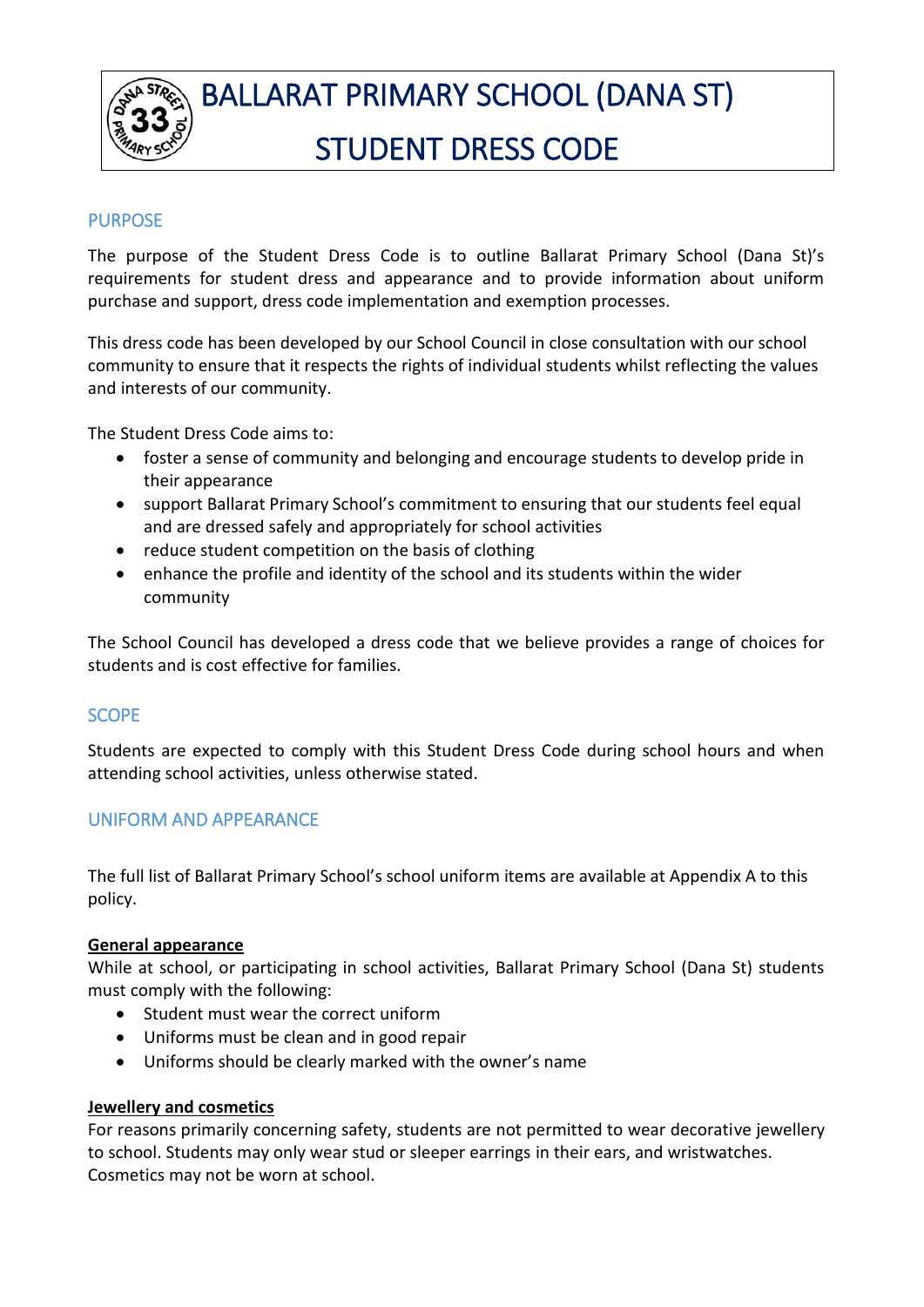### **Hair and Sun safety**

Shoulder length or longer hair is to be tied back for purposes of health, safety and hygiene (including control and prevention of head-lice).

School uniform sun hats must be worn outside from 1 September to 30 April and on any other day prescribed by the school. School uniform hats may also be worn outside of this time period, by parent or student choice.

Hats are not to be worn inside.

Students are permitted to wear sunglasses during outdoor activities. Sunglasses should be closefitting, wrap-around that meet the Australian Standards 1067 and cover as much of the eye area as possible.

## PURCHASE OF UNIFORMS

Uniform items can be purchased from Beleza School Uniforms, or parents may receive second hand uniforms from the school. Parents can contact the office or principal for details.

### **Support for families experiencing difficulty**

Please contact the Principal to discuss support that we may be able to provide to families experiencing difficulty meeting uniform costs, including information about eligibility for uniform support through State Schools' Relief. Further information about State Schools' Relief is also available on their website: [htps://www.ssr.net.au/](https://www.ssr.net.au/)

## IMPLEMENTATION

Ballarat Primary School will ensure that this Student Dress Code is communicated to all families and students through our website. We will assist students who may be experiencing difficulties complying with this policy where possible.

Students wearing non-compliant uniform items may be asked to change into a compliant item of clothing provided by the school.

If a student is out of school uniform or otherwise breaches the Student Dress Code on a recurring basis, a note will be provided to the student and parents by the classroom teacher. If noncompliance with the dress code becomes a continued occurrence, the Principal will be informed and a phone call home may be required. In this event, the school will continue to work with the student and family to support compliance.

Measures taken by Ballarat Primary School to address concerns about student non-compliance with the Student Dress Code will also be addressed in accordance with our Student Wellbeing and Engagement Policy.

## **EXEMPTIONS TO STUDENT DRESS CODE**

We recognise that there may be situations where the application of this dress code may affect students unequally.

Students and their parents or carers may apply either in writing or in person to the Principal for an exemption to this Student Dress Code if: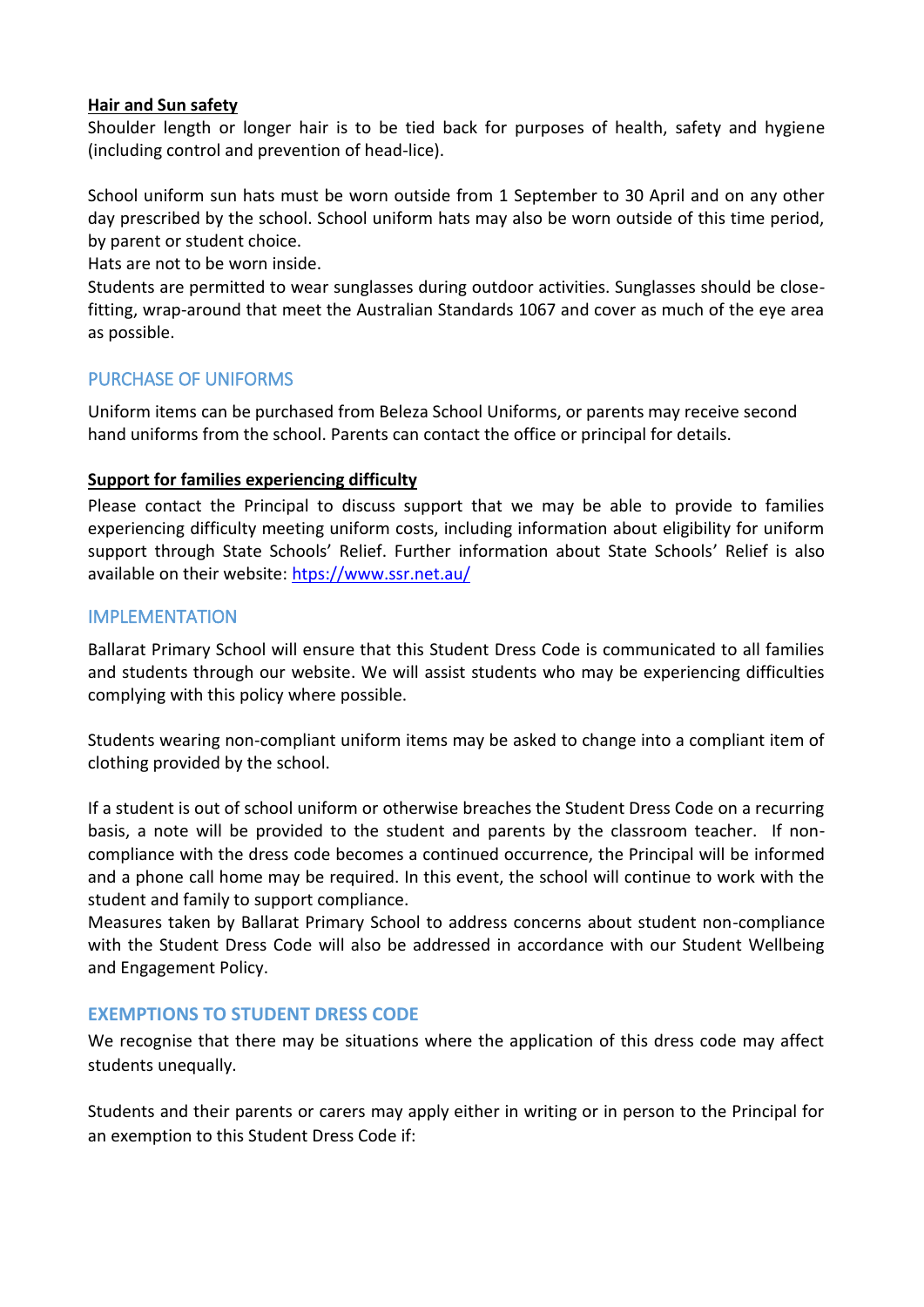- an aspect of this code prevents the student from complying with a requirement of their religious, ethnic or cultural beliefs or background
- the student has a particular disability or health condition that requires a departure from the dress code

When the Principal receives a request for an exemption, they will:

- consider the grounds for the exemption request
- explain the process to the student and/or their parents/carers
- encourage the student and/or their parents/carers to support their application with evidence.

The Principal or delegate will then try to negotiate a resolution that is acceptable to all parties. If an exemption is not allowed, then written reasons will be provided to the student and/or their parents or carers.

# **CONCERNS ABOUT THIS STUDENT DRESS CODE**

Ballarat Primary School (Dana St) welcomes feedback from the school community in relation to this Student Dress Code. If you have a concern or complaint about the Student Dress Code, further information about raising a concern or complaint is available in our school's *Parent Complaint Policy*, available on our website.

## FURTHER INFORMATION AND RESOURCES

- Ballarat Primary School (Dana St) Sunsmart Policy
- Ballarat Primary School Parent Complaint Policy
- Ballarat Primary School Student Wellbeing and Engagement Policy
- Department of Education and Training [Student Dress Code](https://www.education.vic.gov.au/school/principals/spag/management/pages/dresscode.aspx)
- Department of Education and Training [Student Engagement policies and guidelines.](https://www.education.vic.gov.au/school/teachers/behaviour/engagement/Pages/default.aspx)

## REVIEW CYCLE

This Student Dress Code was last approved by School Council in August 2020 and is scheduled for review in 2020.